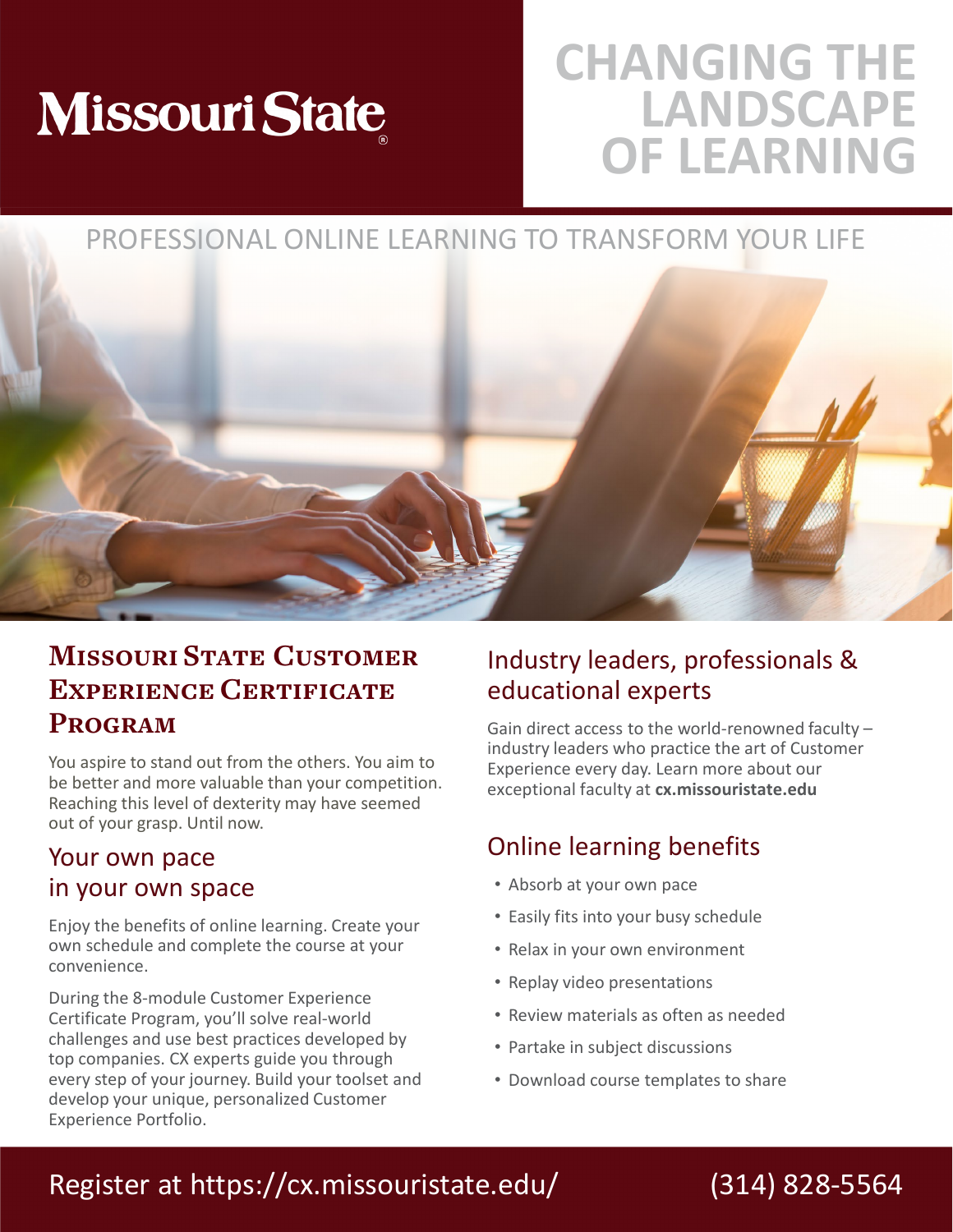## **PROGRAM SUMMARY**

No other program delivers like Missouri State . You're broken away from the daily routine; immerse yourself in real-life challenges, expert thought leadership, strategy sessions, innovation frameworks, and customer experience cultures. Learn more details about the online Customer Experience Certificate Program at Missouri State , including takeaways and learning objectives, at **https://cx.missouristate.edu/.**

#### **MODULE 1: CUSTOMER EXPERIENCE INTRODUCTION**

Discover the concept of customer experience and the definition used throughout this program. Find out what makes great experiences and poor experiences. Uncover the essential elements that draw us in and keep us coming back to our beloved brands.

- **IDENTIFY CUSTOMER EXPERIENCE LEADERS AND LARGE ISL**
- Discuss what sets experiences apart, driving you to advocate for the winners and jeer for the losers.
- Create your comparison scorecard to identify critical elements that set leaders apart from the rest.

### **MODULE 2: CUSTOMER EXPERIENCE STRATEGY FOR SUCCESS**

Learn about customer experience and why skillfully executing experience strategies lead to enormous rewards. When integrating customer experience into your organization, you'll achieve higher customer engagement, reduced churn, increased revenue, and greater employee satisfaction.

- Discover the elements that comprise an effective and strategic customer experience plan.
- Develop and discuss a clear customer experience vision for your own organization.
- **Create the critical goals and roadmap to help reach your customer experience vision.**

### **MODULE 3: YOUR CUSTOMERS, THEIR JOURNEY**

Customer Experience Journey Maps are arguably the most important instrument for capturing your customer's true interactions, emotionally and cognitively, with your company's brand. Discover your customers and their experiences, and use these strategic tools for communications, analysis, planning, management, and innovation.

- Develop insightful customer personas and stories that promote cultural empathy and impact decisions.
- Identify critical customer views of interactions throughout multi-channel touchpoints.
- Use journey maps to capture experiences and emotions, and improve the lives of your customers.

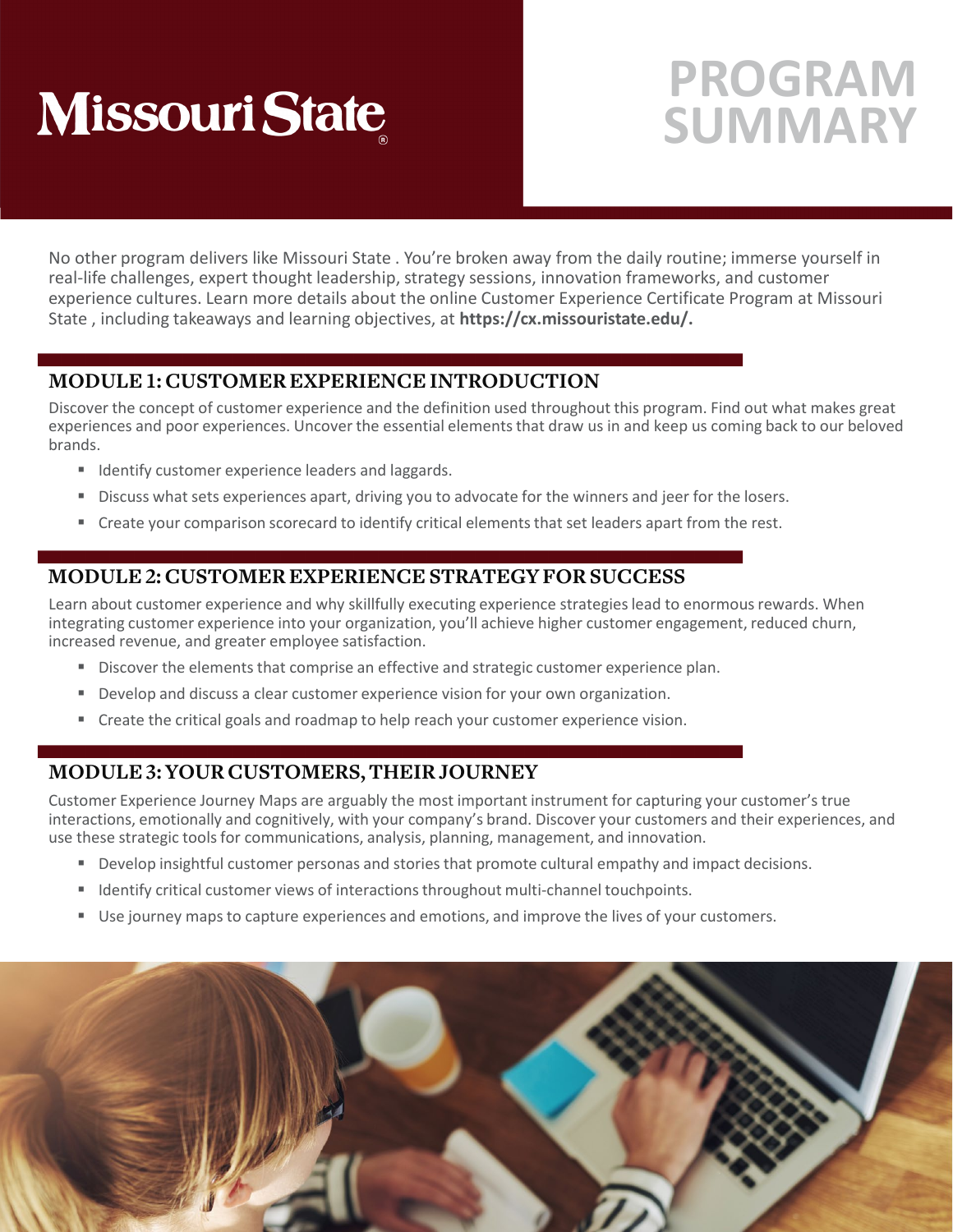## **PROGRAM SUMMARY**

#### **MODULE 4: ACCELERATE & IMPROVE DECISIONS WITH DATA**

Customer Experience initiatives fizzle quickly if you don't connect the dots between your customers' perceptions, touch points, service delivery, cost savings and ROI. Customer churn rates, share of wallet, Net Promoter Scores, average handling times, and cost of acquisition, can and need to tie to your bottom line.

- Explore leading practices that drive ongoing business improvements.
- Link customer perceptions with operational costs and profitability.
- **Discover the most relevant, actionable metrics for your organization to drive desired business results.**

#### **MODULE 5: CUSTOMER-FOCUSED INNOVATION**

Customer-Focused Innovation is the perfect blend of theory, practice, strategy and invention. Innovating on behalf of your customers doesn't start with a problem statement – it starts with your customer. Learn to use empathy techniques to break through the culture barrier at your company, and close the "knowing-doing" gap.

- **Apply creative strategies that support innovation.**
- Gain insights to understand the needs of your customers.
- Work to improve customer experience while adding value they'll rave about.

#### **MODULE 6: PRINCIPLES OF CUSTOMER RELATIONSHIP BUILDING**

Customer Experience is multi-faceted and relies on the strong relationships you build with your customers. Use the Customer Relationship Development Model to identify and define core elements to build relationships and improve overall experiences. Through collaboration and ideation, you create a maturity matrix specifically for your business.

- **Apply modern ideation and relationship building models.**
- **Develop your own Customer Experience based Customer Relationship Maturity Matrix.**
- **Discover essential elements and apply the Technology Framework for CRM and Customer Experience.**

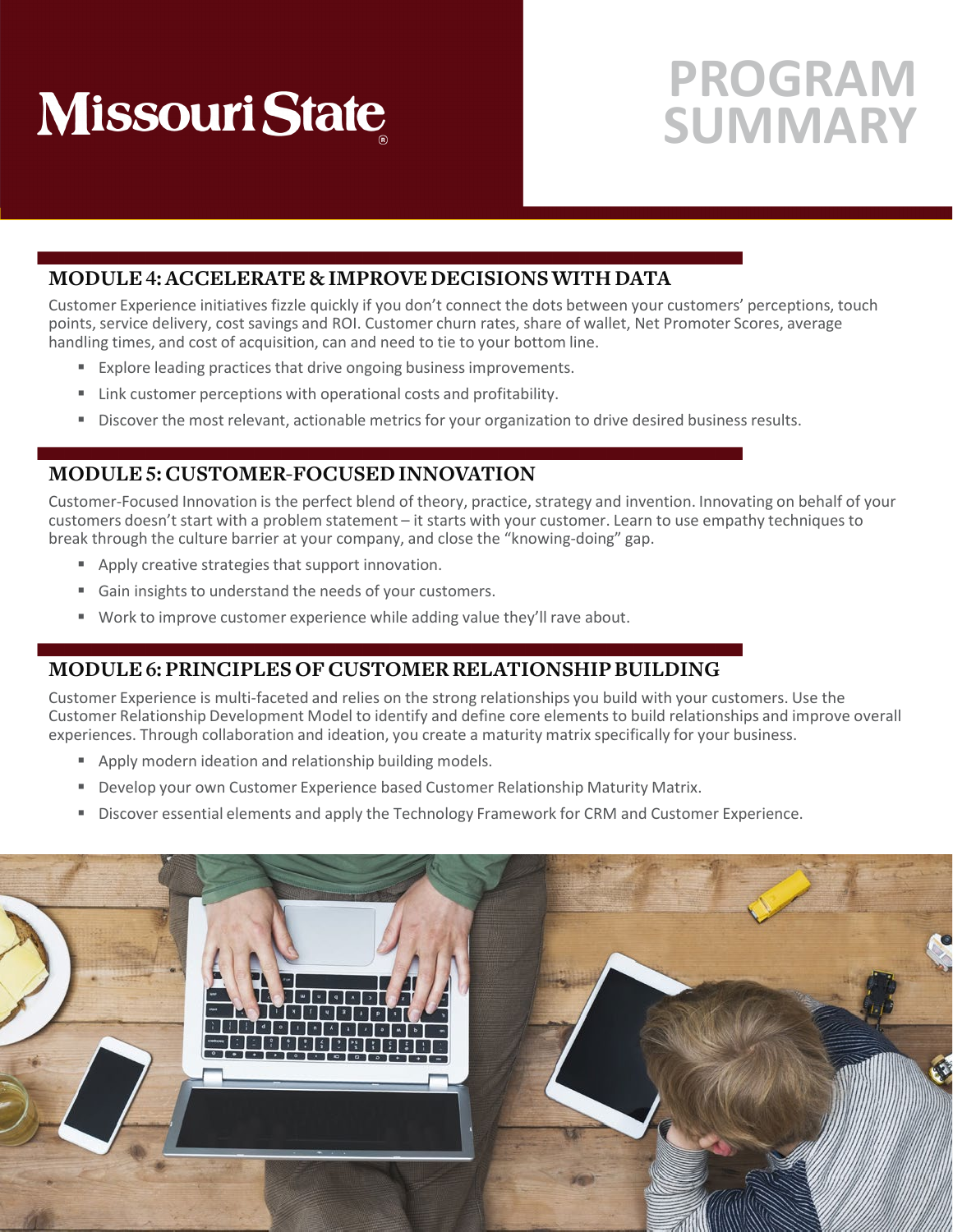## **PROGRAM SUMMARY**

#### **MODULE 7: CUSTOMER FIRST CULTURE**

Today, the customer is almighty. Now is the time to educate yourself and your workforce to create a customer-first culture that positions you for the greatest, longest-term success. This isn't "blowing up" the culture you already have – it's embracing what you have and acting together to make a difference in how your brand is perceived.

- Accept the reality that your customer experience will never exceed your employee experience.
- **Engage the hearts and minds of your people.**
- **Define "how to work together" to deliver your brand promise and great customer experiences.**

#### **MODULE 8: NAVIGATING POLITICS OF CHANGE**

Change is hard, people are resistant and the market is becoming more fiercely competitive every day. Organizations must quickly evolve or be left behind. It takes a special leader to navigate these waters and get your entire organization marching to the same drummer. Arm yourself with these indispensable leadership skills.

- Discover how to drive adoption across your entire organization.
- **Successfully jumpstart your role by gaining quick wins and bring others along with you.**
- Become a successful change-agent for experience-first thinking and inspire change.

### Lead the CX Movement with Your Certificate from Missouri State

Your Missouri State Customer Experience Certificate provides you the differentiating factor. It proves that you have completed all modules, as well as the cumulative Capstone Project. You'll walk away with confidence and your own, professional Customer Experience Portfolio.

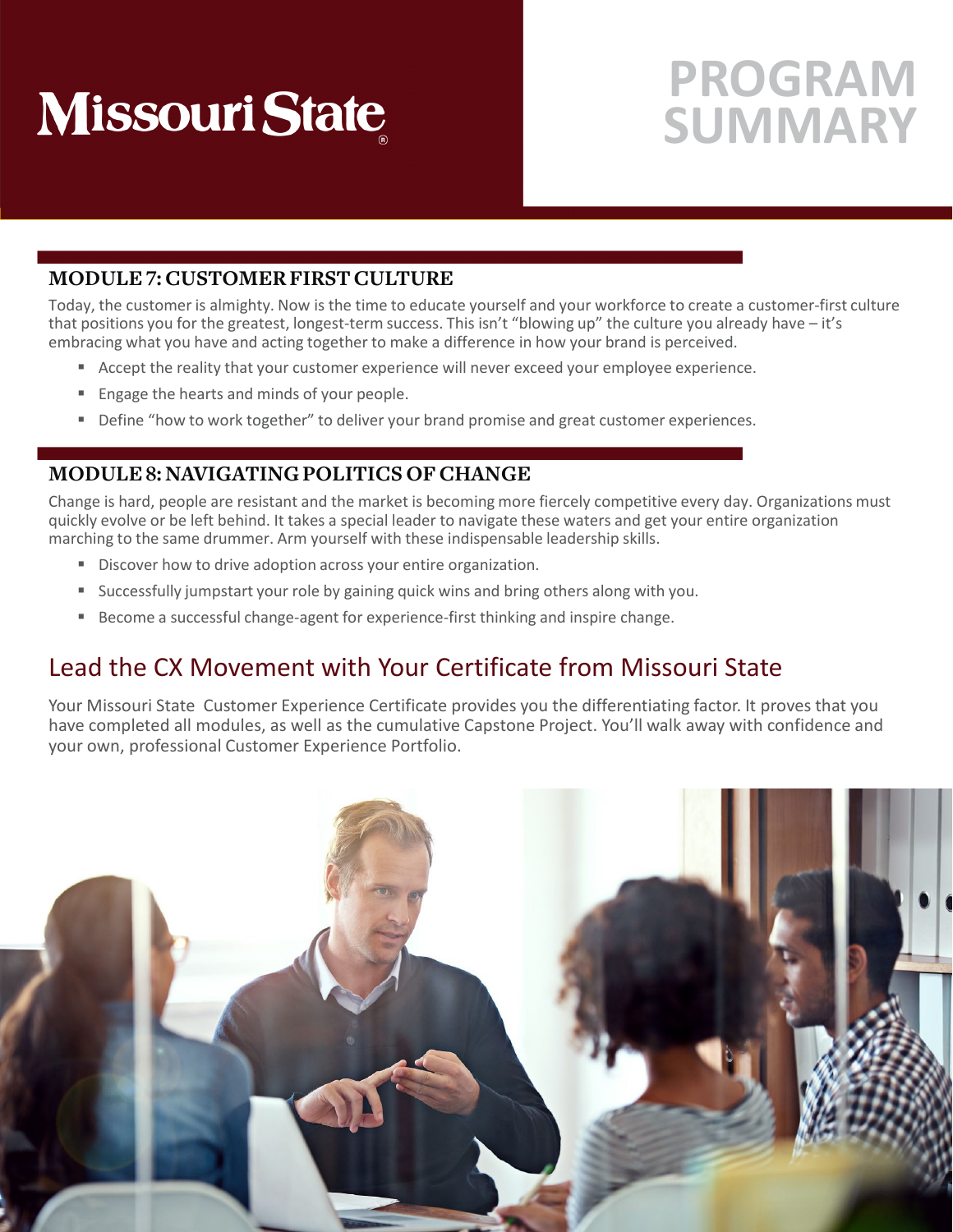## **FACULTY & LEADERSHIP**

Our leadership team sets us apart. From best-selling Customer Experience authors and strategists, to Chief Customer Officers, all are experts in their field. View the complete bios of our Faculty and Leadership Board, at **https://cx.missouristate.edu/.**



#### **CAROL BUEHRENS**

Carol is the author of 'Happy RAVING Customers!' and is a leading CX expert. She has a wealth of skills and expertise to draw from, constructing customer experiences for over 30 years for major companies such as Liberty Mutual, Northrop, McDonnell-Douglas, Bechtel, GE, Mercury Marine, and ICW Group Insurance Companies.



#### **JC QUINTANA**

The author of 'Serious Relationships' and 'Speaking Frankly About Customer Relationship Management', JC focused on business relationship success. He is a fervent believer in the importance of winning and keeping customers, employees, and business partners through similar relationship-building strategies.

#### **MICHAEL TRUETT**

Michael is known for creating, improving and executing Collaborative Design Thinking sessions and Customer Experience frameworks across diverse industries at different stages of growth. He has worked with companies such as Spotify, The New York Times, Dow Jones, Tech start-ups, and Telecom providers globally.

#### **JORDAN ZIMMERMAN**

Jordan Zimmerman is Founder, Chairman and architect of Zimmerman Advertising, now the 14th largest advertising agency in the world with published billings in excess of \$3 billion. In 2015, Jordan co-founded Zschool, an educational consulting firm focused on helping universities develop world-class executive education programs.



#### **ERICH DIETZ**

Erich is the Vice President of Worldwide Strategic Accounts for InMoment. He has over 15 years of executive experience spanning consulting, business development, and solutions architecture. He is also a designated CXPA Expert and regular contributor to the community's Google+ Hangouts and other events.





#### **JP SAINI**

As Chief Information Officer for TRC, JP focuses on leveraging technology to digitally transform business and support profitable growth through improving customer experiences. JP is passionate about the mix of CX and technology and the impact of ensuring infrastructure is reliable, maintainable, scalable, flexible, and secure for all customers.